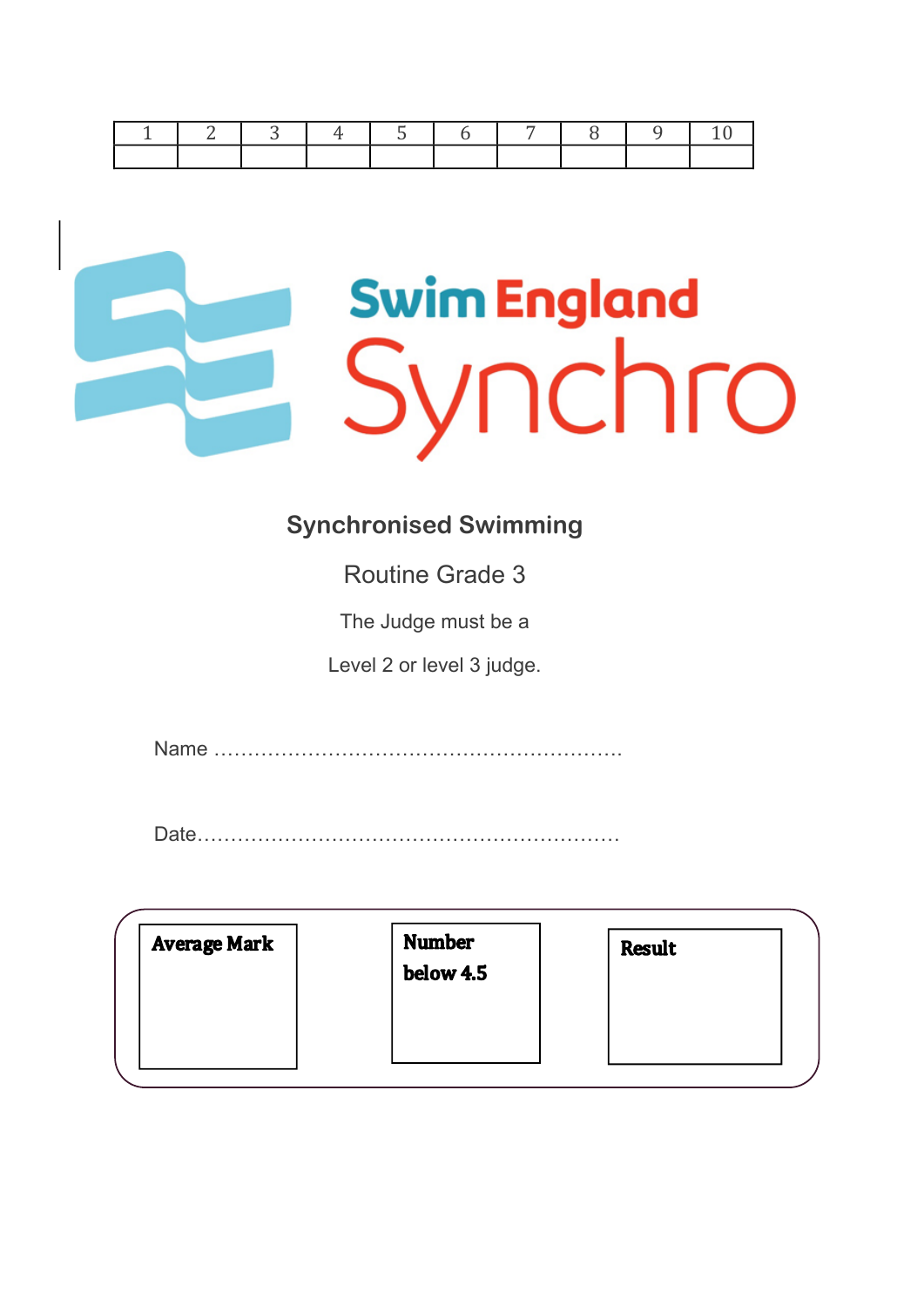#### **CONTENT**

- 1. Walk on with counts and good posture and assume a start pose. From pose step to edge dive entry and head first boost.
- 2. Double arm eggbeater for 6 metres, 3metres with one side leading, turn and continue for 3metres opposite side leading.
- 3. Head first boost and 'catch' in eggbeater
- 4. Eggbeater travelling 8 metres, 2 metres in all four directions.
- 5. Side flutter into front pike to front walkout and torpedo for 5metres
- 6. Bucket to fishtail swaps for a count of 8 (2 counts for each swap) metronome at 160 bpm.
- 7. Single leg swirls 4 times. All start and finish in pike position.
- 8. Start from under the water, dynamic foot first bent knee thrust.
- 9. Table top to bucket to vertical followed by a 180° spin
- 10. Travelling head first assume a ballet leg return to back layout, assume the opposite ballet leg and return to back layout. Completed to metronome (160bpm) 1 count per movement.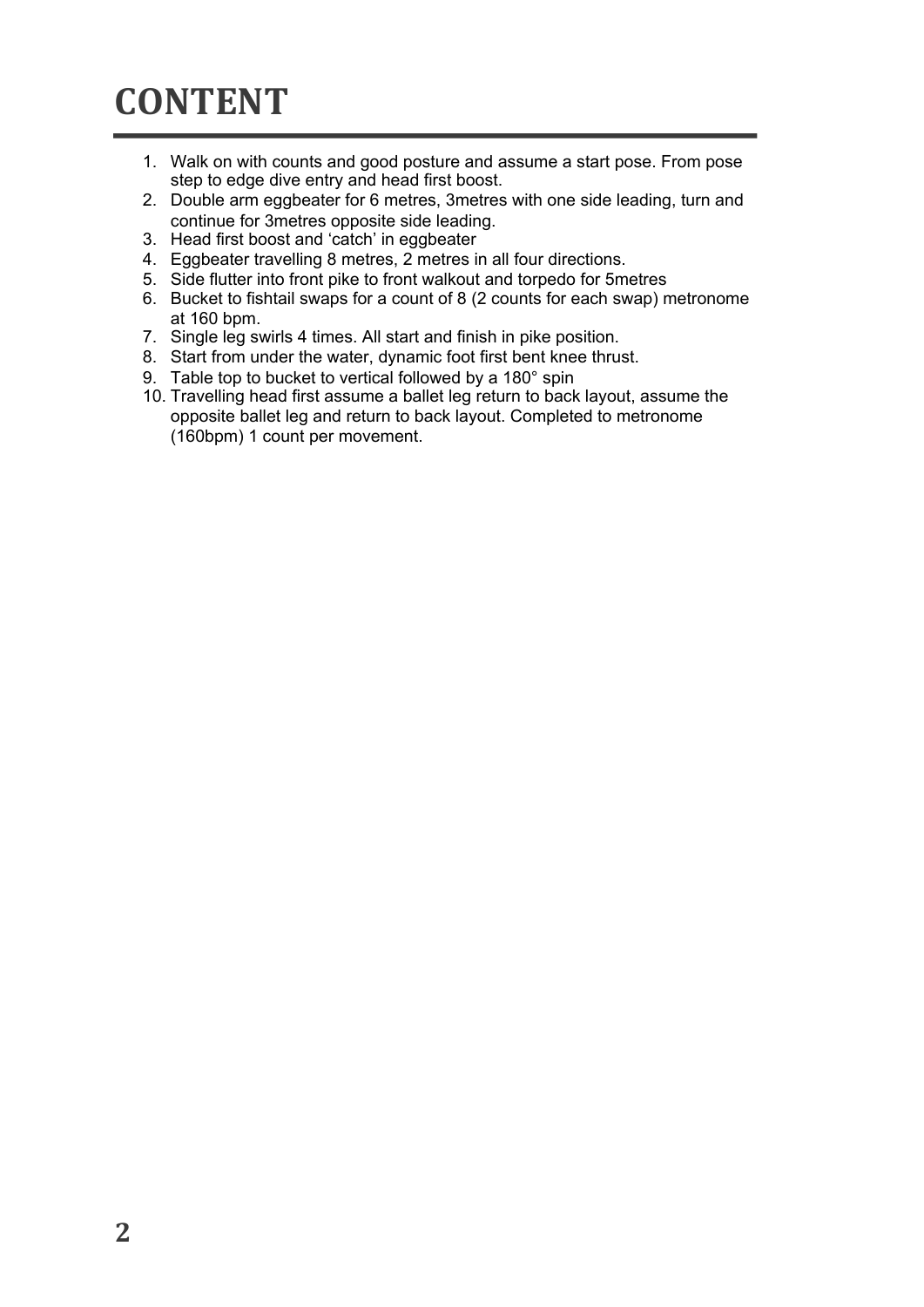## **ROUTINE GRADE 3**

Focus on deck work and entry, travel and *hybrids.*

### **ELEMENT 1**

Walk on with counts and good posture and assume a start pose. From pose step to edge dive entry and head first boost.

**MINIMUM REQUIREMENT FOR 5.0** *Extension and tension shown in pose – eye contact with judge* Dive entry covers at least 5 metres before the boost. *Full extension and feet together in the dive. Hips dry on head first boost* 

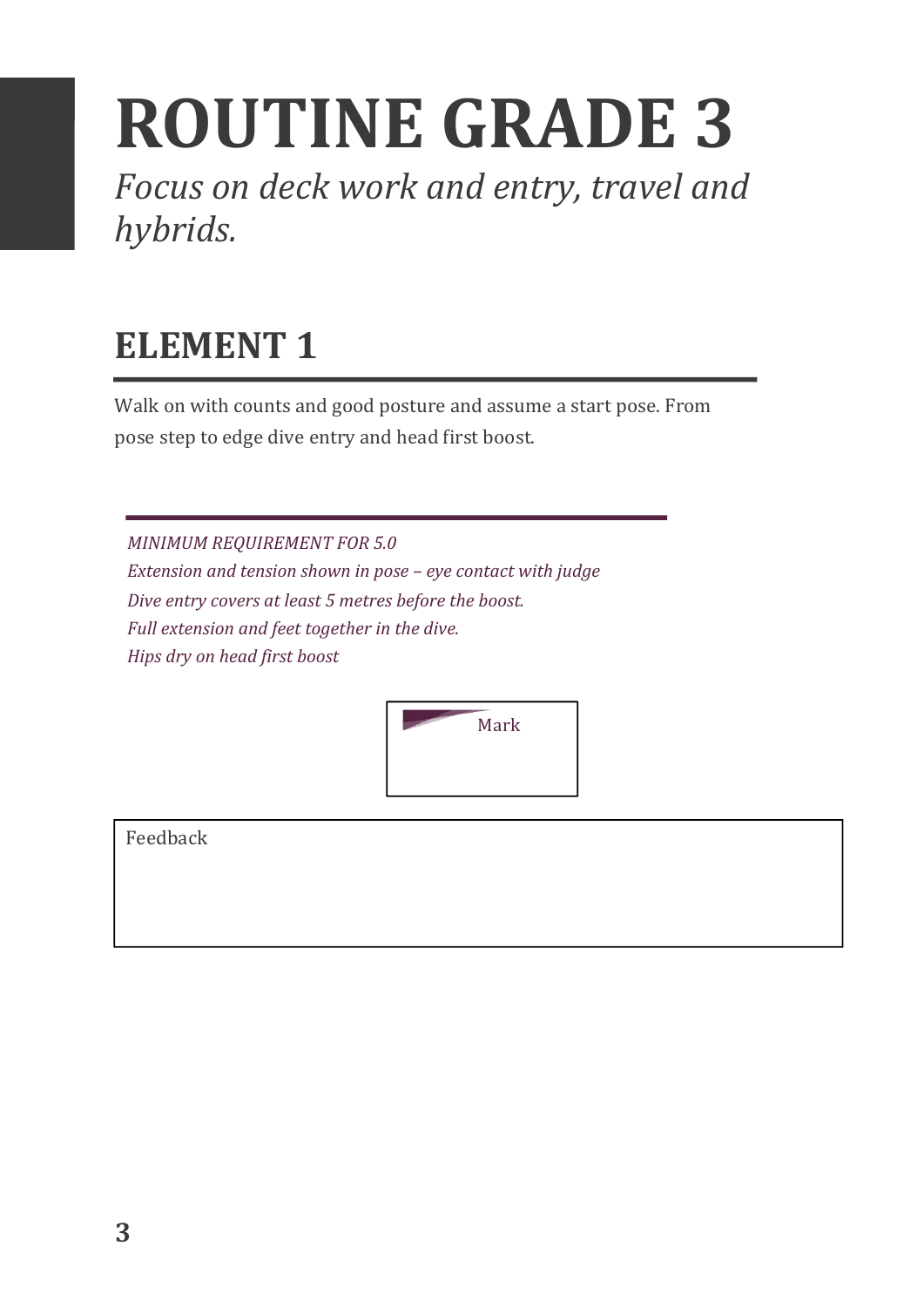Double arm eggbeater for 6metres, 3metres with one side leading turn and continue for 3metres opposite side leading.

*MINIMUM REQUIREMENT FOR 5.0 Clavicles dry Body vertical 3 metres travel completed in each direction* Arms and shoulders should be stable throughout.

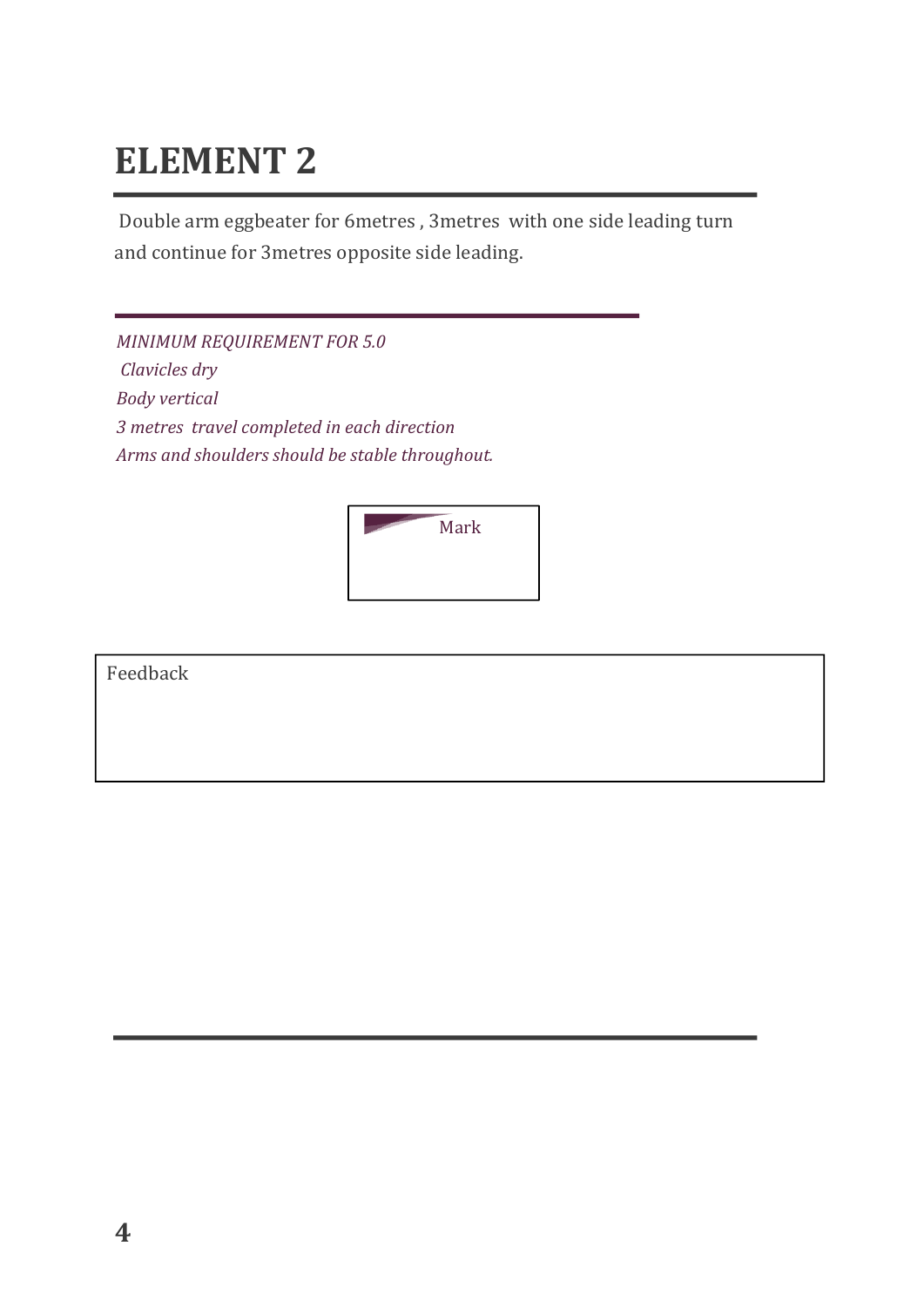Head first boost and 'catch' in eggbeater

*MINIMUM REQUIREMENT FOR 5.0 Hip bones dry*  **Body** vertical in boost *Crease of arms dry in eggbeater*

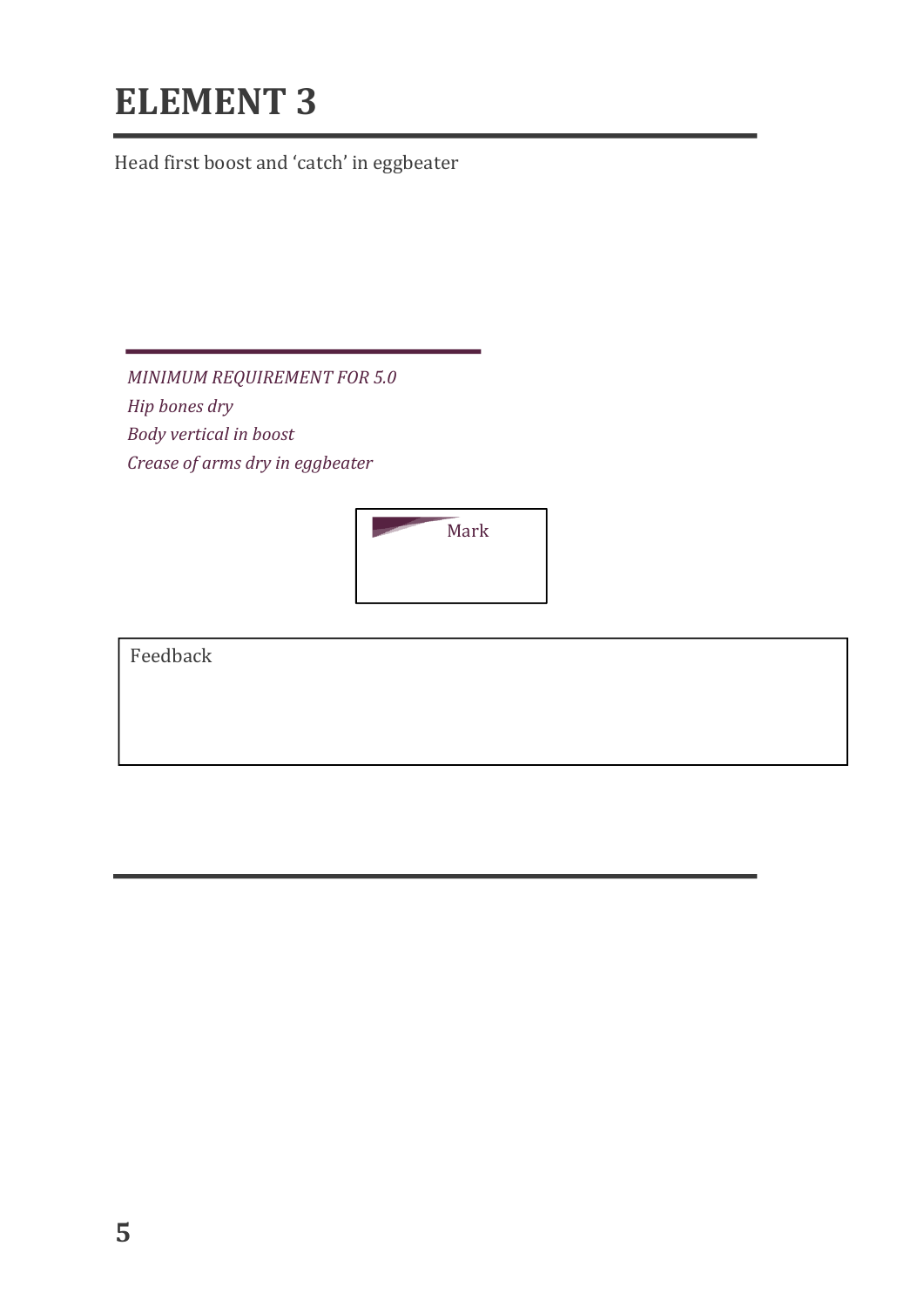Eggbeater travelling 8metres, 2metres in all directions.

Travel continues along a straight line with a  $\frac{1}{4}$  turn every 2 metres

*MINIMUM REQUIREMENT FOR 5.0 Crease level dry throughout 1* movement/count for each  $\frac{1}{4}$  turn *Continuous movement/travel throughout*

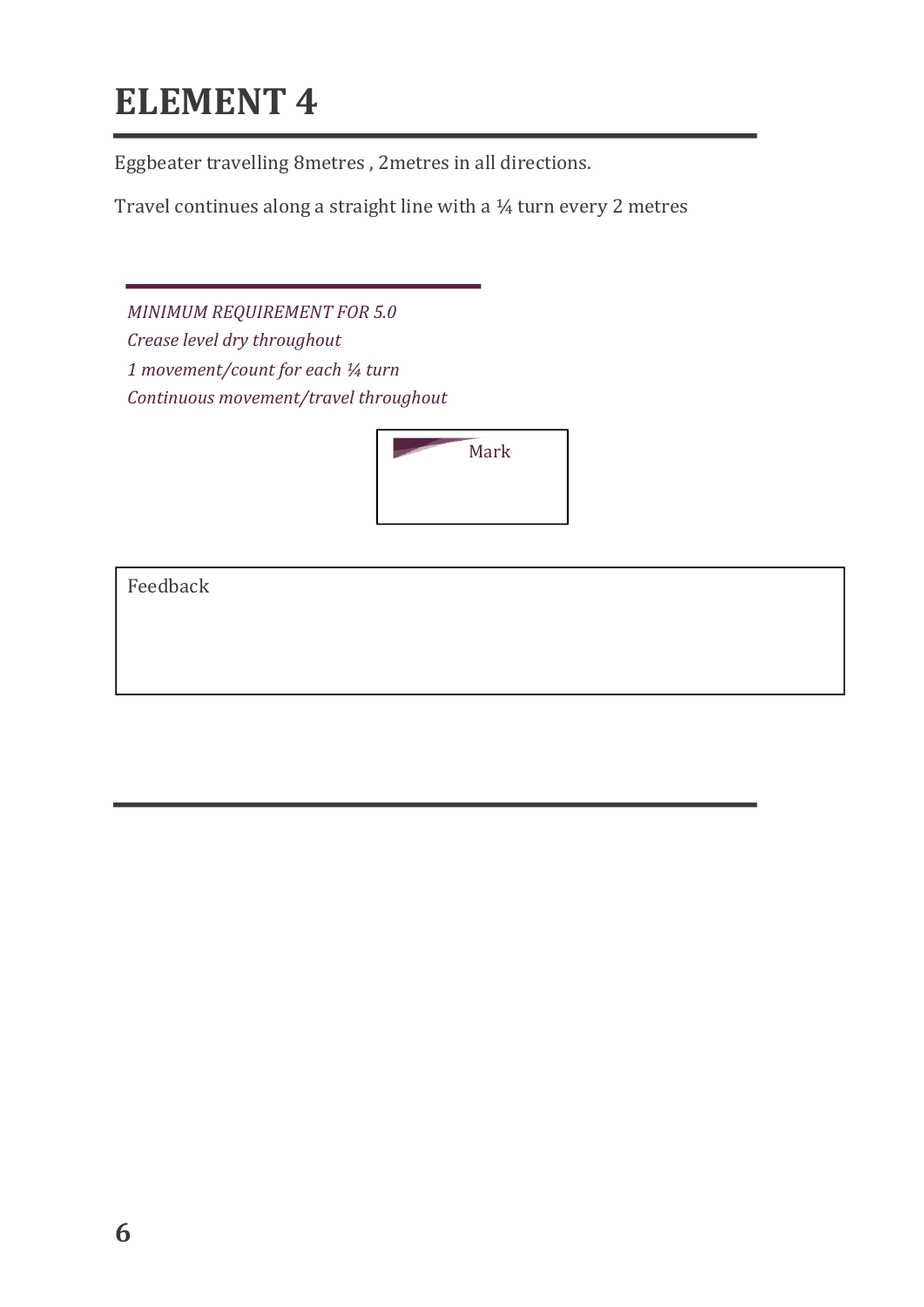Side flutter for 5 metres followed by a rapid transition into Front Pike Position, followed by a Walkover Front and then torpedo for 5metres.

*MINIMUM REQUIREMENT FOR 5.0 Heels to hips at the surface in Pike position Clear split position shown Full extension in the walkover Torpedo to start when face reaches surface*  In torpedo scull Body, hips and feet at the surface.

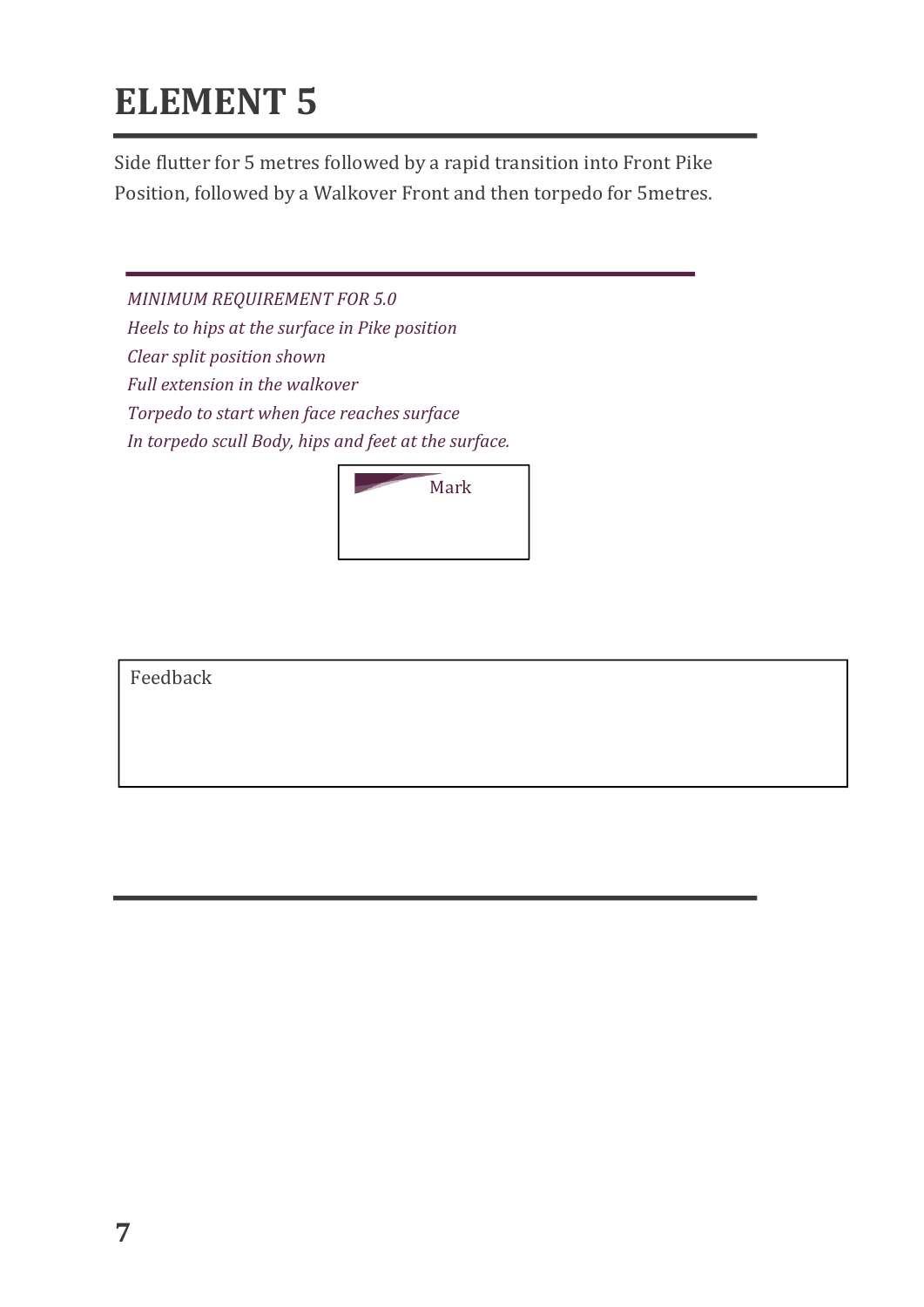Bucket/flick flack to fishtail swaps for a count of 8 (2 counts for each swap) metronome at 160 bpm.

Starting in a bucket/flick flack the straight leg is lifted to vertical as the bent leg is extended horizontally into Fishtail position. Return to bucket/flick flack by lowering the vertical leg to horizontal while the horizontal leg is bending to under 90 degrees. Repeat for a count of eight.

*MINIMUM REQUIREMENT FOR 5.0 Full extension in legs throughout*  $\frac{1}{4}$  point on vertical leg dry in each fishtail *each time.* Foot in Fishtail position to be on the surface

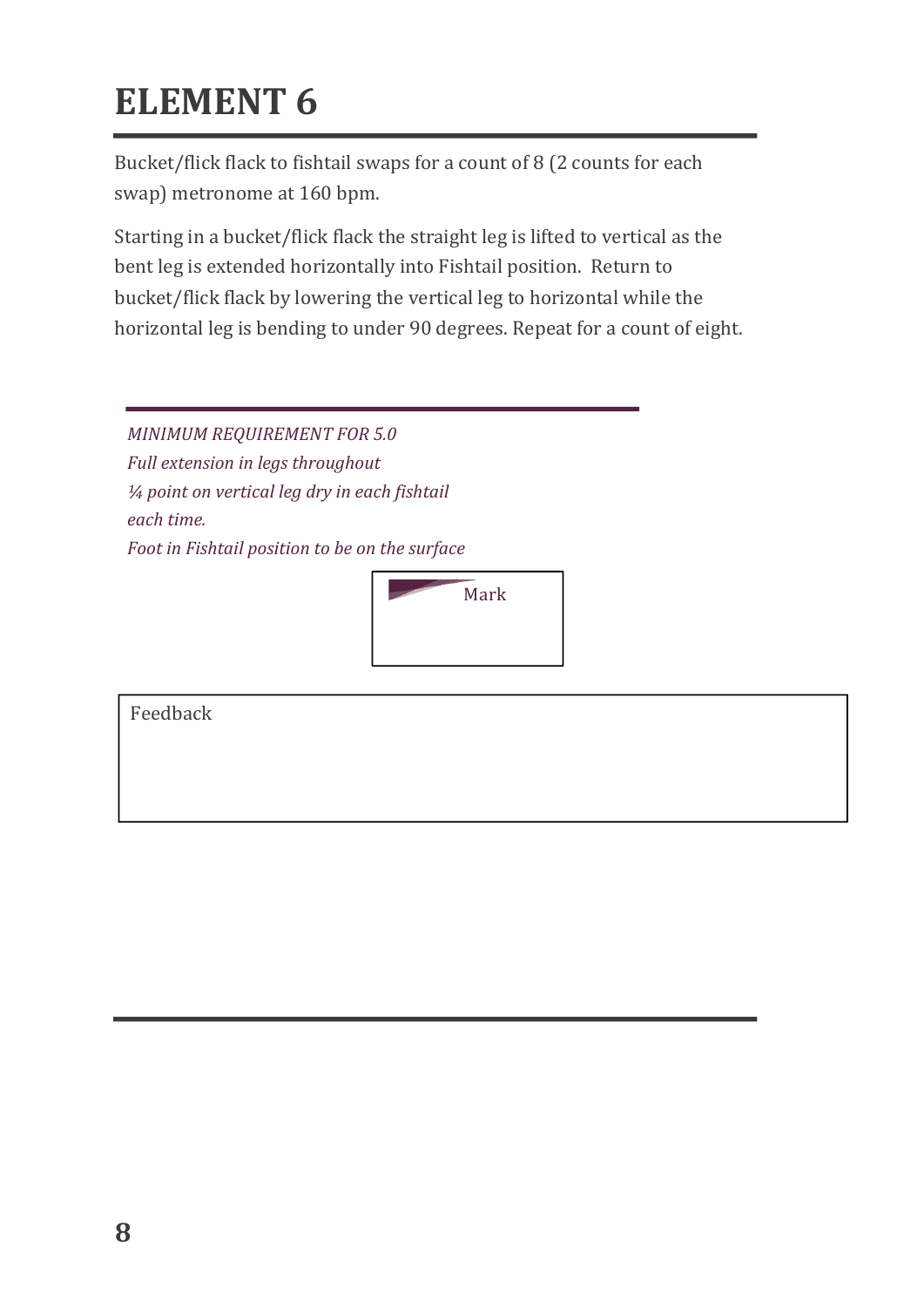Single leg swirls 4 times. All start and finish in pike position. Swirl can rotate in either direction.

**MINIMUM REQUIREMENT FOR 5.0** *Full extension in every turn. Horizontal foot at the surface throughout* Swirl leg must reach beyond the vertical line, *while trunk remains stable* 

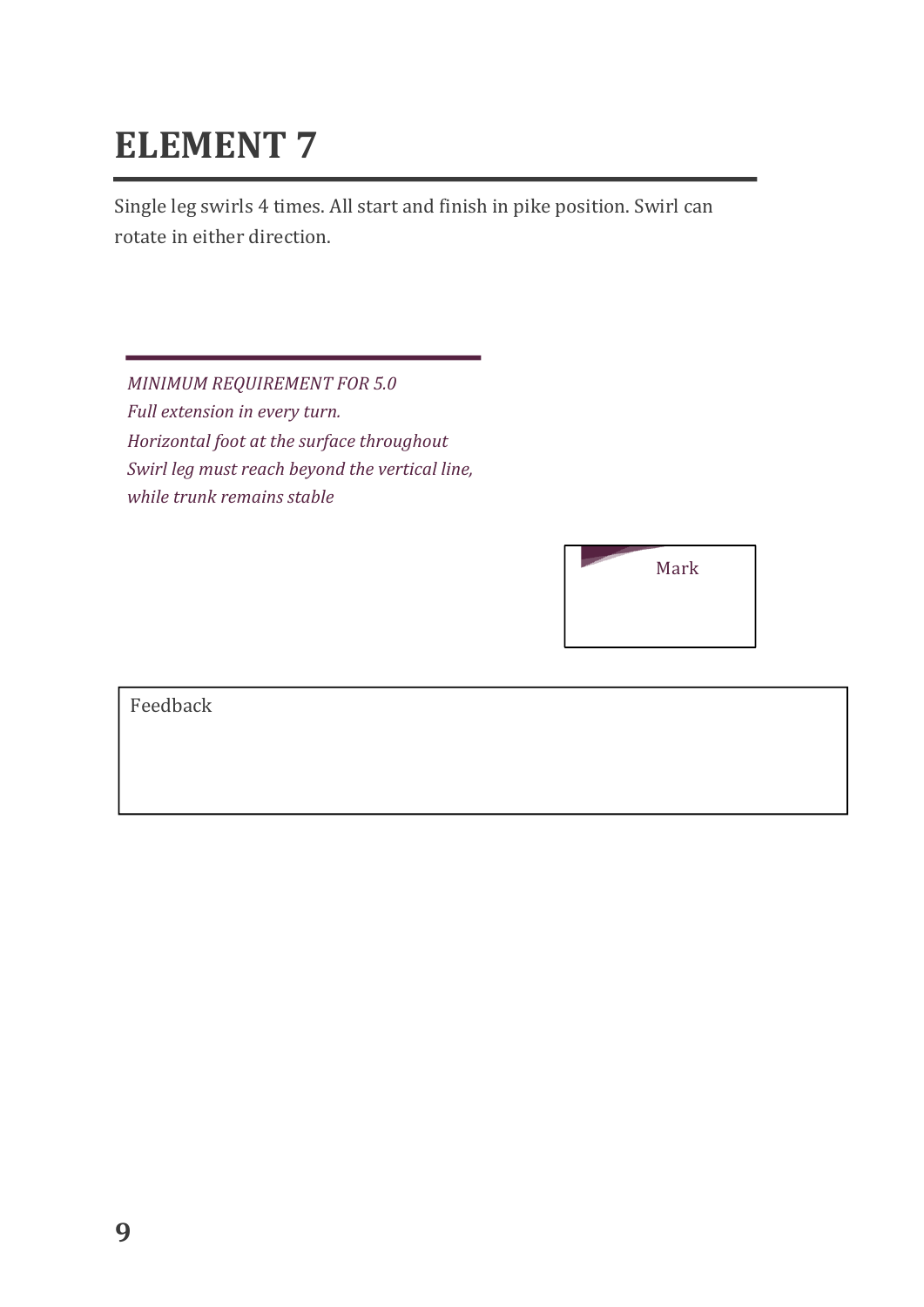Starting from under the water in a Submerged Back Pike Position, with toes just below the surface and legs perpendicular to the surface, a vertical thrust is executed, as the legs rise one leg is lowered into a vertical Bent Knee Position.

| <b>MINIMUM REQUIREMENT FOR 5.0</b>          |      |  |  |  |  |
|---------------------------------------------|------|--|--|--|--|
| Back Pike Position must be 45° or less      |      |  |  |  |  |
| In Bent knee position the body and straight |      |  |  |  |  |
| leg must be vertical                        |      |  |  |  |  |
| Minimum hip bones dry in thrust.            | Mark |  |  |  |  |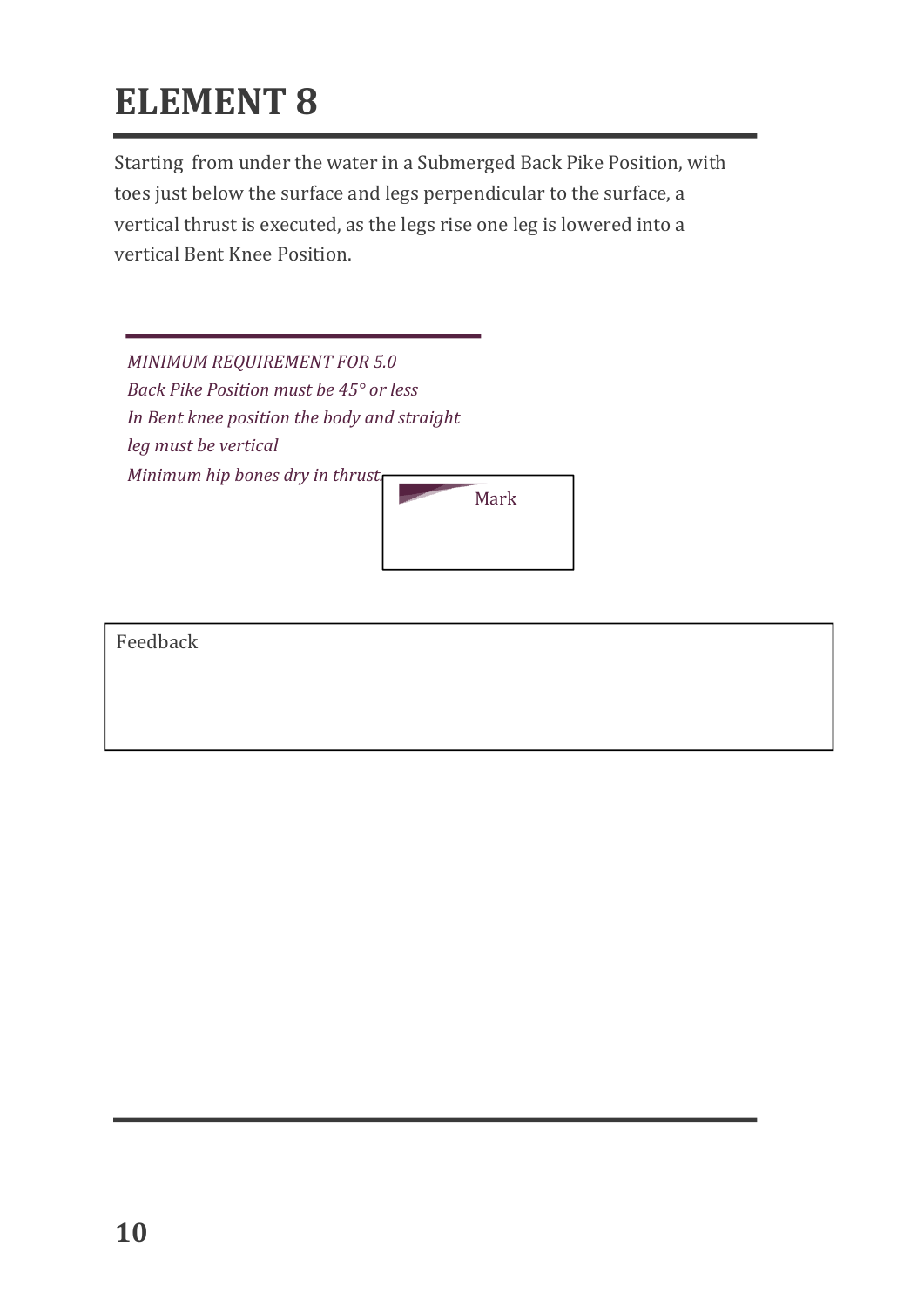Starting in a Table Top position, one leg is extended to a bucket/flick flack position, both legs then lift to a Vertical Position followed by a spin 180.

*MINIMUM REQUIREMENT FOR 5.0* Shins dry in table top *Vertical position showing top of knee Vertical position maintained during 180 spin.*